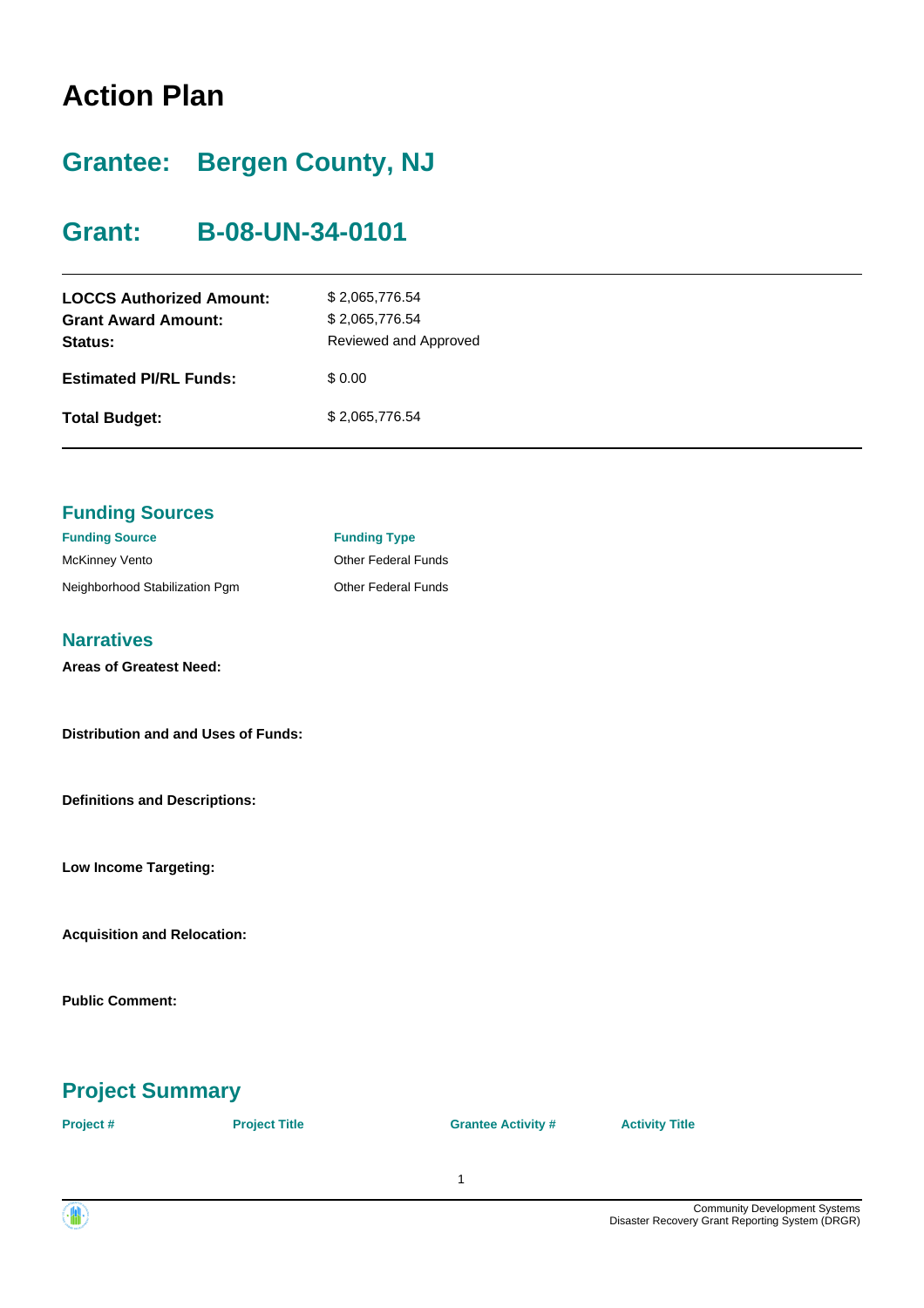| 01-2009-ACQFTH  | American Dream Homeownership      | Amdrm-Jomy                    | First Time Homebuyer Acquisition - Jomy |
|-----------------|-----------------------------------|-------------------------------|-----------------------------------------|
|                 |                                   | AMDRM-Maginn                  | First time Homebuyer-Maginn             |
|                 |                                   | American Dream                | American Dream                          |
| 02-2009-SFREHAB | Housing Rehabilitation            | NSP-Vantage-Rehab             | Rehab of 354 Shephard Avenue            |
| 03-2009-ACQCOC  | Acquisition for Continuum of Care | nsp-chip-01                   | <b>Berry Street Acquisition</b>         |
|                 |                                   | nsp-chip-02                   | <b>High Street Acquisition</b>          |
|                 |                                   | nsp-seed-02                   | <b>Farnham Avenue Acquisition</b>       |
|                 |                                   | nsp-seed-q-01                 | SEED-Garfield                           |
|                 |                                   | nsp-vantage-01                | <b>Shepard Avenue Acquisition</b>       |
| 06-2009-ADMIN   | <b>Administrative Costs</b>       | 210-460-739-42-31             | NSP Program Admin                       |
| 9999            | <b>Restricted Balance</b>         | No activities in this project |                                         |

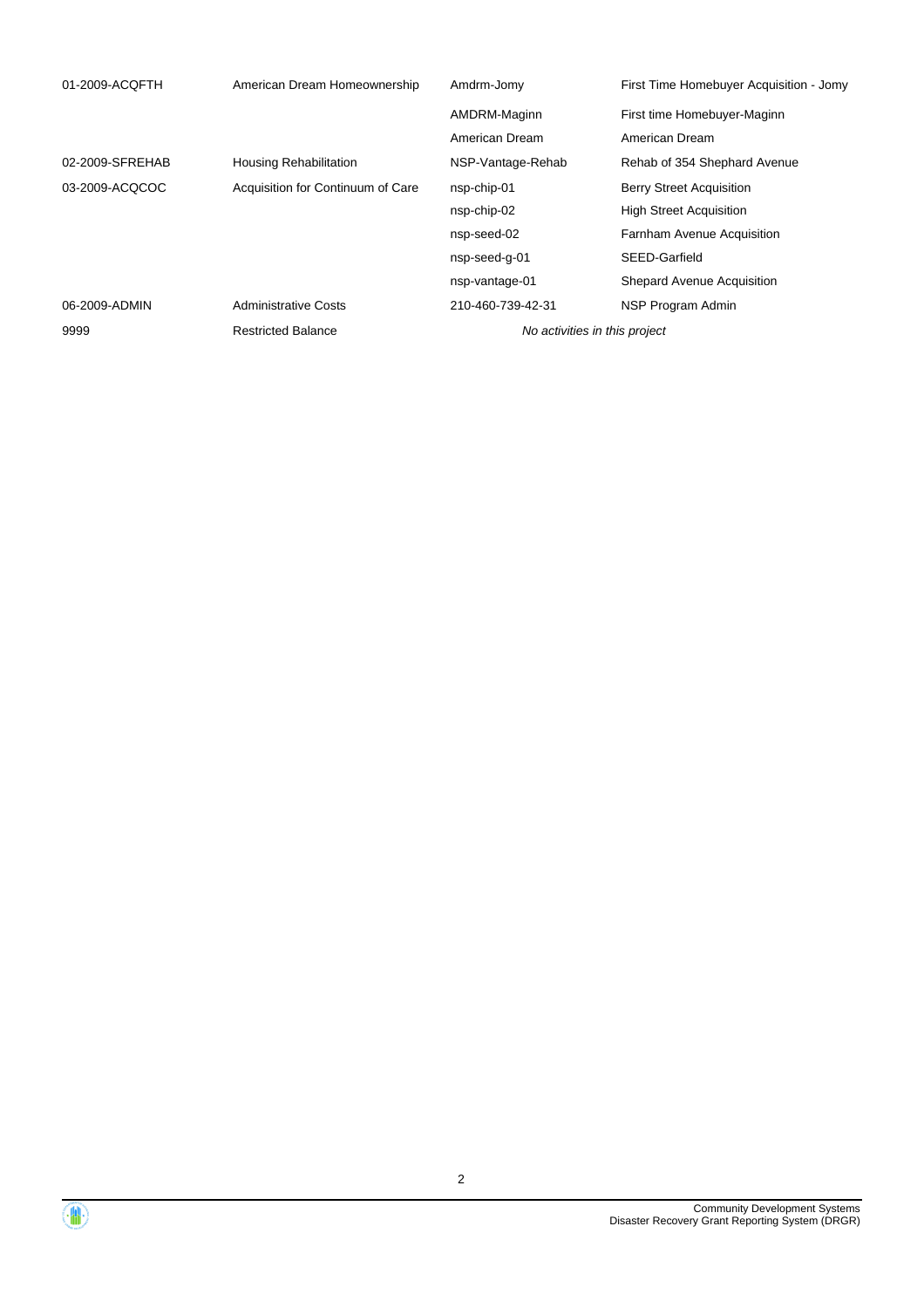## **Activities**

### **Project # / Title: 01-2009-ACQFTH / American Dream Homeownership**

| <b>Grantee Activity Number:</b>                              | Amdrm-Jomy                                     |                                         |              |
|--------------------------------------------------------------|------------------------------------------------|-----------------------------------------|--------------|
| <b>Activity Title:</b>                                       | <b>First Time Homebuyer Acquisition - Jomy</b> |                                         |              |
|                                                              |                                                |                                         |              |
| <b>Activity Type:</b>                                        |                                                | <b>Activity Status:</b>                 |              |
| Homeownership Assistance to low- and moderate-income         |                                                | Completed                               |              |
| <b>Project Number:</b>                                       |                                                | <b>Project Title:</b>                   |              |
| 01-2009-ACQFTH                                               |                                                | American Dream Homeownership            |              |
| <b>Projected Start Date:</b>                                 |                                                | <b>Projected End Date:</b>              |              |
| 11/18/2009                                                   |                                                | 12/30/2009                              |              |
| <b>Project Draw Block by HUD:</b>                            |                                                | Project Draw Block Date by HUD:         |              |
| Not Blocked                                                  |                                                |                                         |              |
| <b>Activity Draw Block by HUD:</b>                           |                                                | <b>Activity Draw Block Date by HUD:</b> |              |
| Not Blocked                                                  |                                                |                                         |              |
| <b>Block Drawdown By Grantee:</b>                            |                                                |                                         |              |
| Not Blocked                                                  |                                                | <b>Total Budget:</b>                    | \$65,000.00  |
| <b>National Objective:</b>                                   |                                                | <b>Most Impacted and</b>                |              |
| LMMI: Low, Moderate and Middle Income National Objective for |                                                | <b>Distressed Budget:</b>               | \$0.00       |
| NSP Only                                                     |                                                | <b>Other Funds:</b>                     | \$65,000.00  |
|                                                              |                                                | <b>Total Funds:</b>                     | \$130,000.00 |
|                                                              |                                                |                                         |              |
| <b>Benefit Report Type:</b>                                  |                                                |                                         |              |
| Direct (Households)                                          |                                                |                                         |              |
|                                                              |                                                |                                         |              |

| <b>Proposed Beneficiaries</b>   | <b>Total</b> | Low          | <b>Mod</b> | Low/Mod% |
|---------------------------------|--------------|--------------|------------|----------|
| # Owner Households              | 1            |              |            | 100.00   |
| # of Households                 | 1.           |              |            | 100.00   |
| <b>Proposed Accomplishments</b> |              | <b>Total</b> |            |          |
| # of Singlefamily Units         |              |              |            |          |
| # of Housing Units              |              |              |            |          |

| Activity is being carried out by Grantee: |  |  |
|-------------------------------------------|--|--|
| No                                        |  |  |

#### **Organization carrying out Activity:**

Bergen County Community Development

### **Proposed budgets for organizations carrying out Activity:**

**Responsible Organization COVID-10 COVID-10 Organization Type Proposed Budget** 

**Activity is being carried out through:**

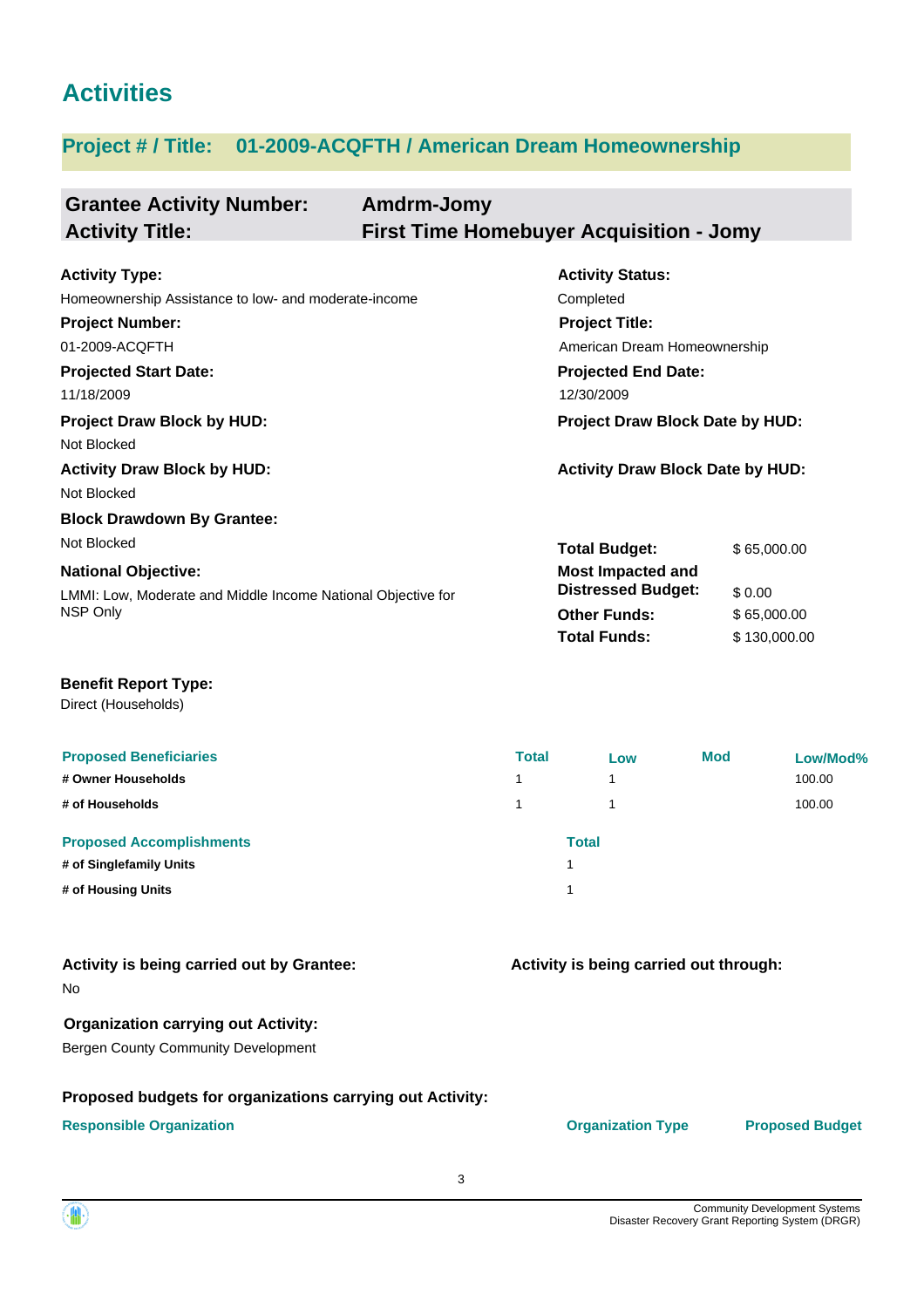| Bergen County Community Development   | <b>Unknown</b>        | \$65,000.00           |
|---------------------------------------|-----------------------|-----------------------|
| <b>Funding Source Name</b>            | <b>Matching Funds</b> | <b>Funding Amount</b> |
| <b>Neighborhood Stabilization Pgm</b> | <b>No</b>             | \$65,000.00           |
| <b>Location Description:</b>          |                       |                       |

30 Anderson Avenue, Bergenfield, NJ 07621

#### **Activity Description:**

Zero percent, soft second mortgage provided to qualified, low income, first time homebuyer

**Environmental Assessment:** COMPLETED

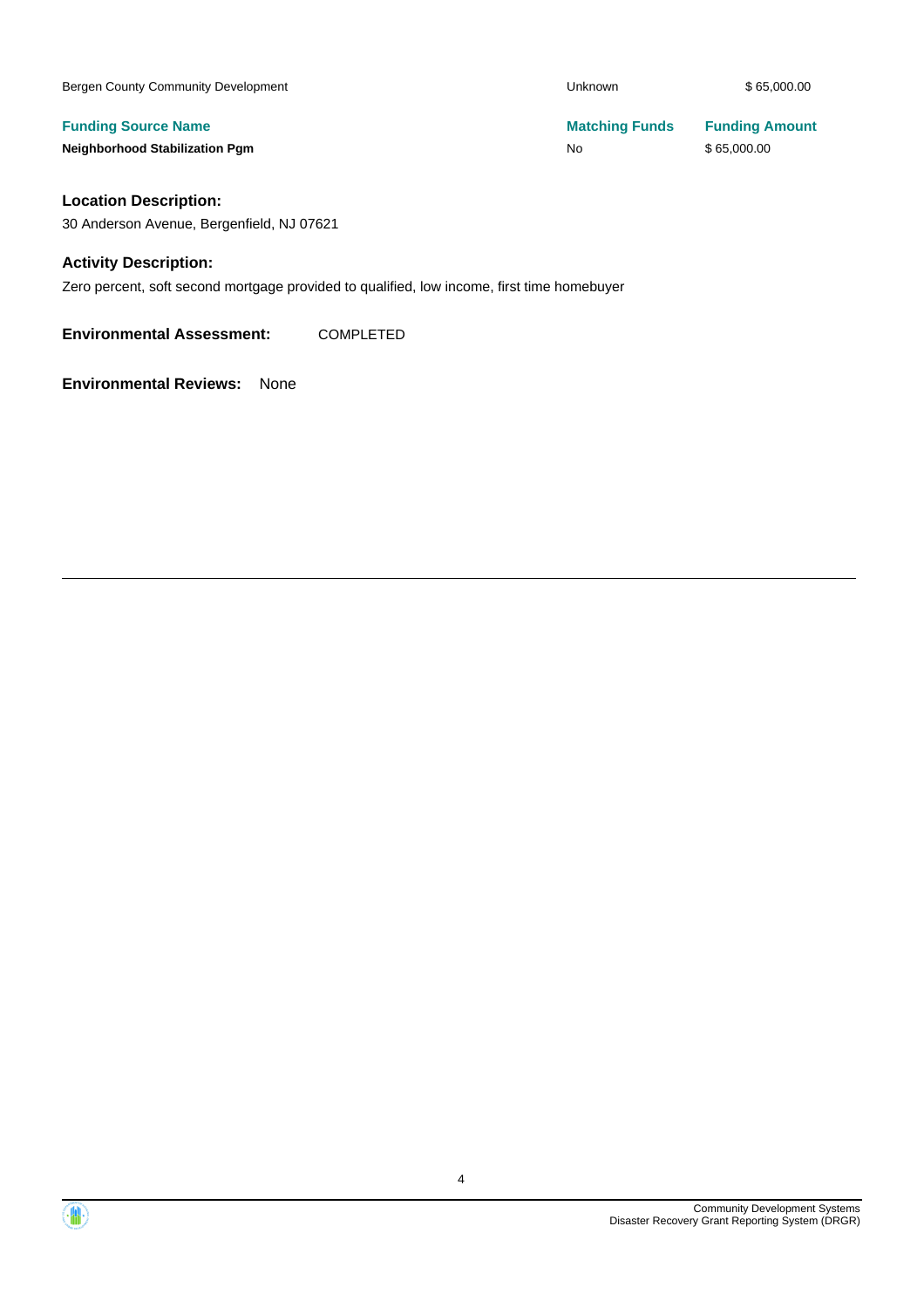# **Grantee Activity Number:**

### **AMDRM-Maginn Activity Title: First time Homebuyer-Maginn**

| <b>Activity Type:</b>                                        | <b>Activity Status:</b>                 |              |  |
|--------------------------------------------------------------|-----------------------------------------|--------------|--|
| Homeownership Assistance to low- and moderate-income         | Completed                               |              |  |
| <b>Project Number:</b>                                       | <b>Project Title:</b>                   |              |  |
| 01-2009-ACQFTH                                               | American Dream Homeownership            |              |  |
| <b>Projected Start Date:</b>                                 | <b>Projected End Date:</b>              |              |  |
| 01/26/2010                                                   | 02/26/2010                              |              |  |
| <b>Project Draw Block by HUD:</b>                            | Project Draw Block Date by HUD:         |              |  |
| Not Blocked                                                  |                                         |              |  |
| <b>Activity Draw Block by HUD:</b>                           | <b>Activity Draw Block Date by HUD:</b> |              |  |
| Not Blocked                                                  |                                         |              |  |
| <b>Block Drawdown By Grantee:</b>                            |                                         |              |  |
| Not Blocked                                                  | <b>Total Budget:</b>                    | \$65,000.00  |  |
| <b>National Objective:</b>                                   | <b>Most Impacted and</b>                |              |  |
| LMMI: Low, Moderate and Middle Income National Objective for | <b>Distressed Budget:</b>               | \$0.00       |  |
| NSP Only                                                     | <b>Other Funds:</b>                     | \$65,000.00  |  |
|                                                              | <b>Total Funds:</b>                     | \$130,000.00 |  |

#### **Benefit Report Type:**

Direct (Households)

| <b>Proposed Beneficiaries</b> | <b>Total</b> | Low | <b>Mod</b> | Low/Mod% |
|-------------------------------|--------------|-----|------------|----------|
| # Owner Households            |              |     |            | 100.00   |
| # of Households               |              |     |            | 100.00   |

| Activity is being carried out by Grantee:<br><b>No</b>    | Activity is being carried out through: |                        |  |
|-----------------------------------------------------------|----------------------------------------|------------------------|--|
| <b>Organization carrying out Activity:</b>                |                                        |                        |  |
| <b>Bergen County Community Development</b>                |                                        |                        |  |
| Proposed budgets for organizations carrying out Activity: |                                        |                        |  |
| <b>Responsible Organization</b>                           | <b>Organization Type</b>               | <b>Proposed Budget</b> |  |
| Bergen County Community Development                       | <b>Unknown</b>                         | \$65,000.00            |  |
| <b>Funding Source Name</b>                                | <b>Matching Funds</b>                  | <b>Funding Amount</b>  |  |
| <b>Neighborhood Stabilization Pgm</b>                     | <b>No</b>                              | \$65,000.00            |  |
| <b>Location Description:</b>                              |                                        |                        |  |

684 Plum Terrace, Mahwah, NJ 07430

5

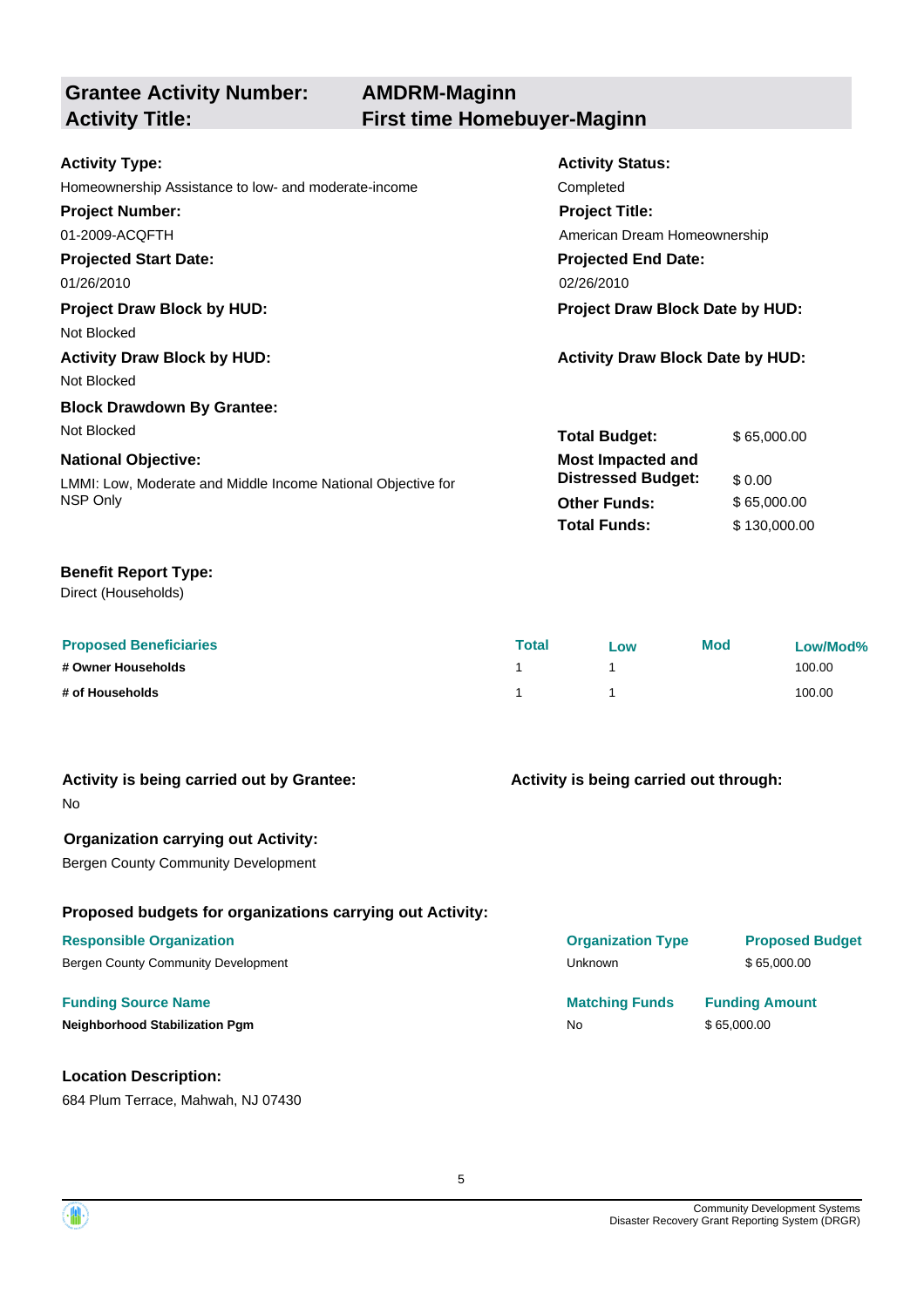#### **Activity Description:**

Deferred, zero percent soft second mortgage for income qualified first time homebuyers.

**Environmental Assessment:** COMPLETED



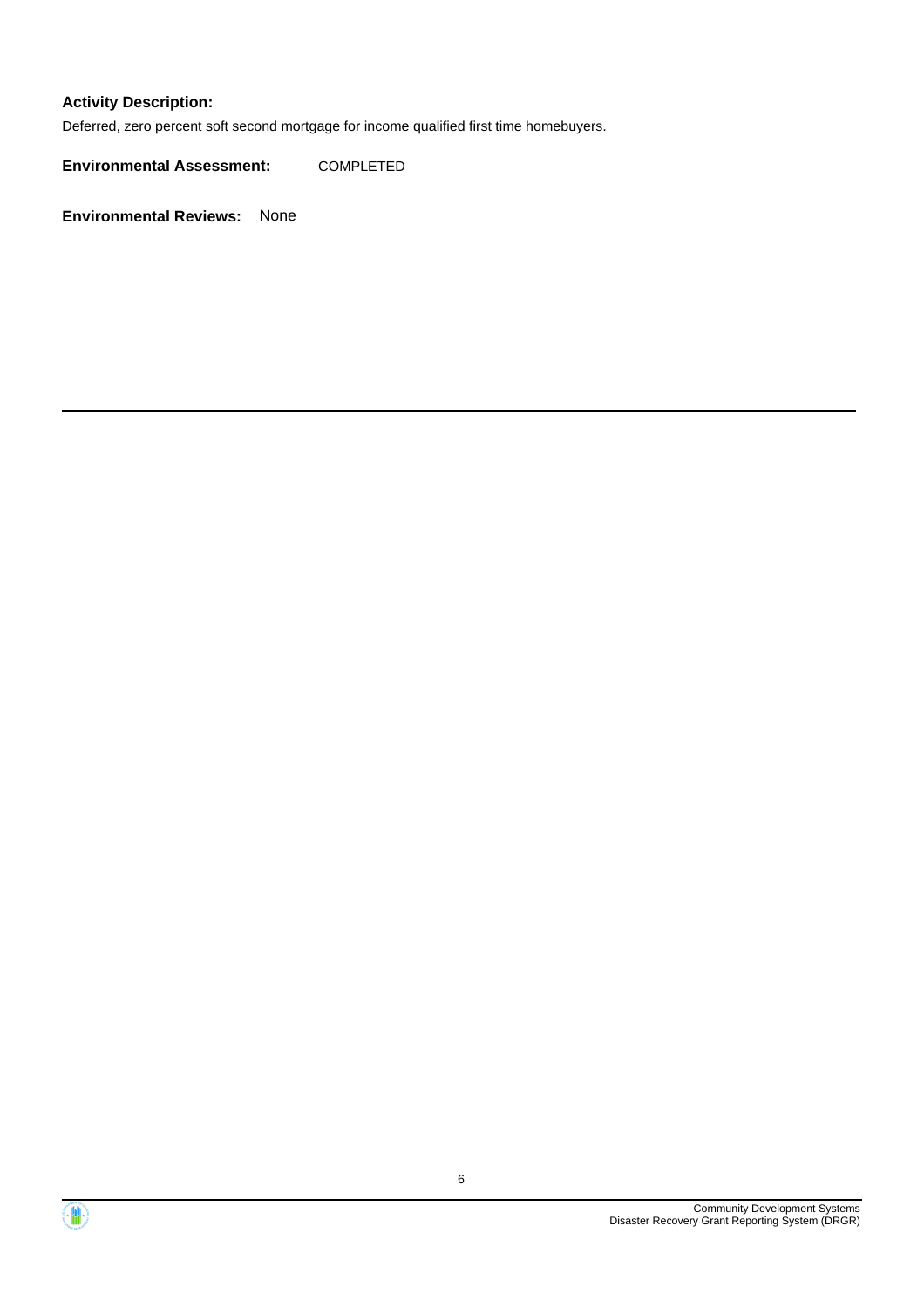**Grantee Activity Number: Activity Title: American Dream**

# **American Dream**

| <b>Activity Type:</b>                                        | <b>Activity Status:</b>                 |              |  |
|--------------------------------------------------------------|-----------------------------------------|--------------|--|
| Homeownership Assistance to low- and moderate-income         | Completed                               |              |  |
| <b>Project Number:</b>                                       | <b>Project Title:</b>                   |              |  |
| 01-2009-ACQFTH                                               | American Dream Homeownership            |              |  |
| <b>Projected Start Date:</b>                                 | <b>Projected End Date:</b>              |              |  |
| 02/05/2010                                                   | 09/30/2010                              |              |  |
| <b>Project Draw Block by HUD:</b>                            | <b>Project Draw Block Date by HUD:</b>  |              |  |
| Not Blocked                                                  |                                         |              |  |
| <b>Activity Draw Block by HUD:</b>                           | <b>Activity Draw Block Date by HUD:</b> |              |  |
| Not Blocked                                                  |                                         |              |  |
| <b>Block Drawdown By Grantee:</b>                            |                                         |              |  |
| Not Blocked                                                  | <b>Total Budget:</b>                    | \$330,000.00 |  |
| <b>National Objective:</b>                                   | <b>Most Impacted and</b>                |              |  |
| LMMI: Low, Moderate and Middle Income National Objective for | <b>Distressed Budget:</b>               | \$0.00       |  |
| NSP Only                                                     | <b>Other Funds:</b>                     | \$330,000.00 |  |
|                                                              | <b>Total Funds:</b>                     | \$660,000.00 |  |
|                                                              |                                         |              |  |

#### **Benefit Report Type:**

Direct (Households)

| <b>Proposed Beneficiaries</b>   | <b>Total</b> |              | Low | <b>Mod</b> | Low/Mod% |
|---------------------------------|--------------|--------------|-----|------------|----------|
| # Owner Households              | 4            |              | 2   | 2          | 100.00   |
| # of Households                 | 4            |              | 2   | 2          | 100.00   |
| <b>Proposed Accomplishments</b> |              | <b>Total</b> |     |            |          |
| # of Singlefamily Units         |              | 4            |     |            |          |
| # of Housing Units              |              | 4            |     |            |          |

| Activity is being carried out by Grantee: |  |
|-------------------------------------------|--|
| No                                        |  |

#### **Organization carrying out Activity:**

Bergen County Community Development

#### **Proposed budgets for organizations carrying out Activity:**

### **Funding Source Name Matching Funds Funding Amount Neighborhood Stabilization Pgm Yes** \$ 330,000.00 **Responsible Organization Organization Type Proposed Budget** Bergen County Community Development and the state of the Unknown S 330,000.00

**Activity is being carried out through:**

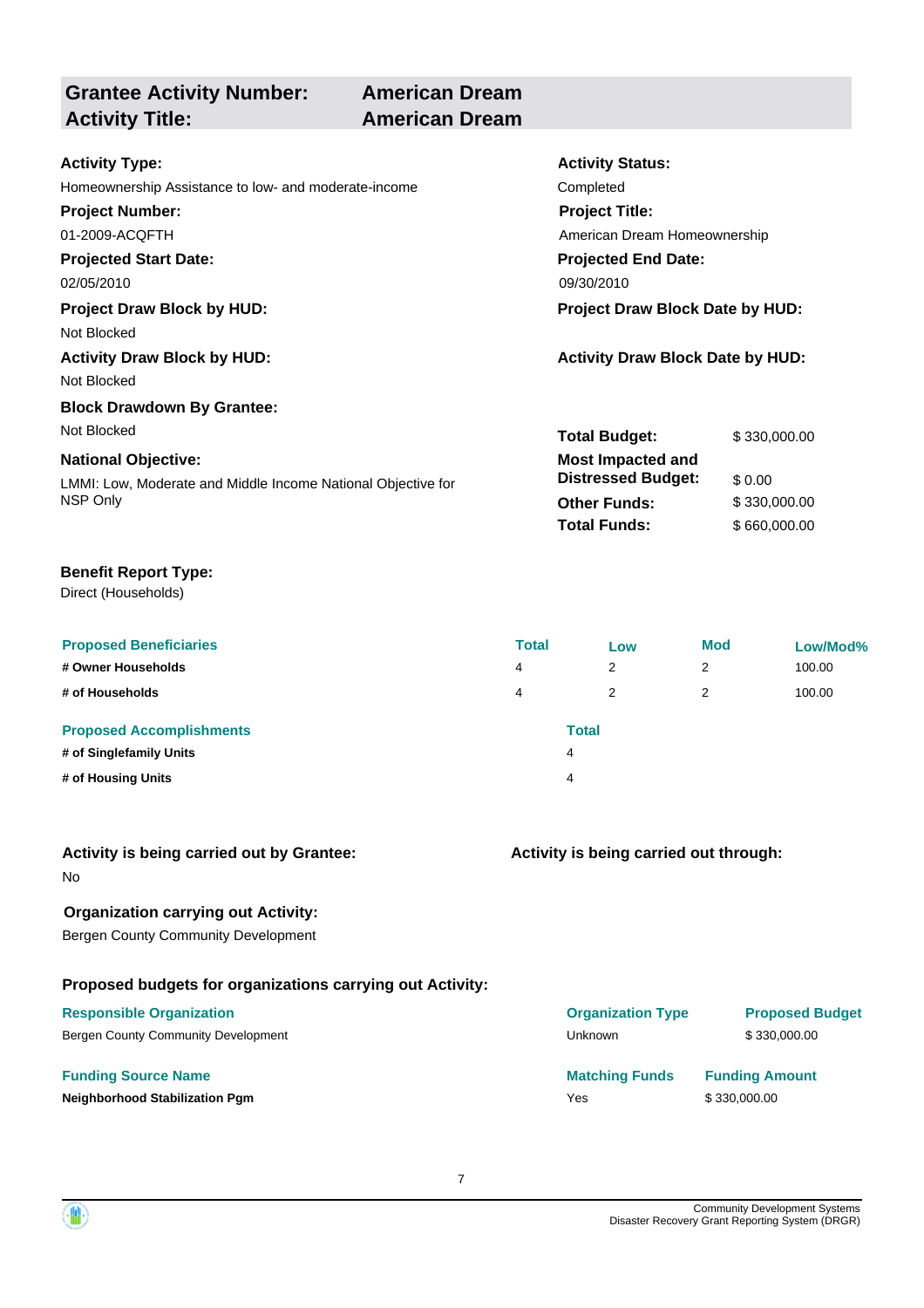#### **Location Description:**

12 Coriander Way, Englewood, NJ 07631 99 Semel Avenue, Garfield NJ 07026 5 Blueridge Road, Lodi, NJ 07644 44 South main Street, Lodi, NJ 07644

#### **Activity Description:**

American Dream Program: Zero interest, deferred, soft second mortgage for qualified low income, first time homebuyers.

**Environmental Assessment:** COMPLETED

**Environmental Reviews:** None

### **Project # / Title: 02-2009-SFREHAB / Housing Rehabilitation**

| <b>Grantee Activity Number:</b> | NSP-Vantage-Rehab                   |
|---------------------------------|-------------------------------------|
| <b>Activity Title:</b>          | <b>Rehab of 354 Shephard Avenue</b> |

| <b>Activity Type:</b>                                         | <b>Activity Status:</b>                 |              |  |
|---------------------------------------------------------------|-----------------------------------------|--------------|--|
| Rehabilitation/reconstruction of residential structures       | Completed                               |              |  |
| <b>Project Number:</b>                                        | <b>Project Title:</b>                   |              |  |
| 02-2009-SFREHAB                                               | Housing Rehabilitation                  |              |  |
| <b>Projected Start Date:</b>                                  | <b>Projected End Date:</b>              |              |  |
| 11/20/2009                                                    | 02/28/2010                              |              |  |
| <b>Project Draw Block by HUD:</b>                             | <b>Project Draw Block Date by HUD:</b>  |              |  |
| Not Blocked                                                   |                                         |              |  |
| <b>Activity Draw Block by HUD:</b>                            | <b>Activity Draw Block Date by HUD:</b> |              |  |
| Not Blocked                                                   |                                         |              |  |
| <b>Block Drawdown By Grantee:</b>                             |                                         |              |  |
| Not Blocked                                                   | <b>Total Budget:</b>                    | \$61,500.00  |  |
| <b>National Objective:</b>                                    | <b>Most Impacted and</b>                |              |  |
| LH25: Funds targeted for housing for households whose incomes | <b>Distressed Budget:</b>               | \$0.00       |  |
| are at or under 50% Area Median Income.                       | <b>Other Funds:</b>                     | \$61,500.00  |  |
|                                                               | <b>Total Funds:</b>                     | \$123,000.00 |  |

#### **Benefit Report Type:**

Direct (Households)

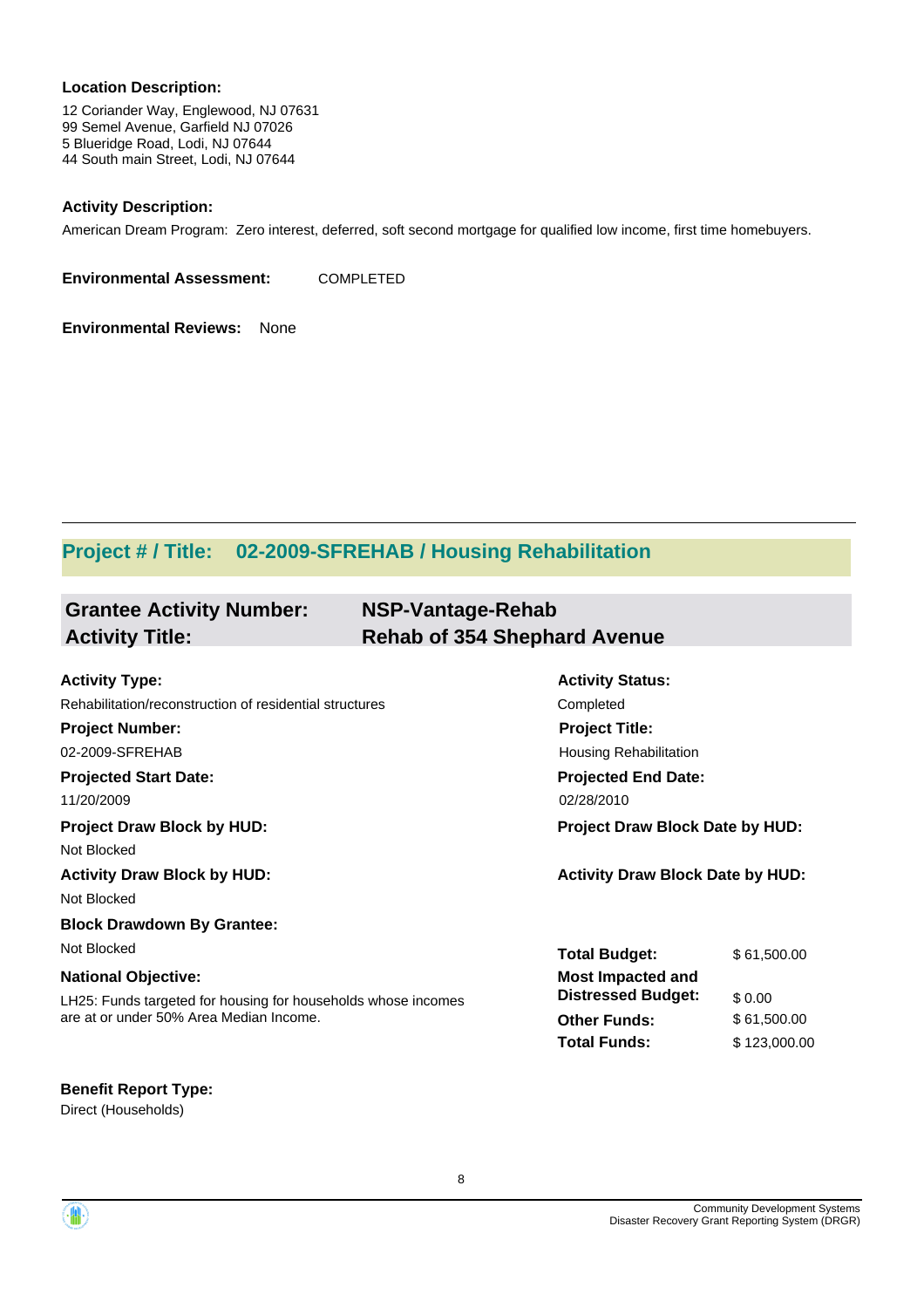| <b>Proposed Beneficiaries</b><br># Renter Households<br># of Households | <b>Total</b><br>4<br>4 | Low<br>4<br>4     | <b>Mod</b> | Low/Mod%<br>100.00<br>100.00 |
|-------------------------------------------------------------------------|------------------------|-------------------|------------|------------------------------|
| <b>Proposed Accomplishments</b><br># of Multifamily Units               |                        | <b>Total</b><br>4 |            |                              |
| # of Housing Units                                                      |                        | 4                 |            |                              |
| # ELI Households (0-30% AMI)<br># of Properties                         |                        | 1                 |            |                              |

| <b>Activity is being carried out by Grantee:</b><br>No    | Activity is being carried out through: |                        |  |
|-----------------------------------------------------------|----------------------------------------|------------------------|--|
| <b>Organization carrying out Activity:</b>                |                                        |                        |  |
| Vantage Health System                                     |                                        |                        |  |
| Proposed budgets for organizations carrying out Activity: |                                        |                        |  |
| <b>Responsible Organization</b>                           | <b>Organization Type</b>               | <b>Proposed Budget</b> |  |
| Vantage Health System                                     | Unknown                                | \$61,500.00            |  |
| <b>Funding Source Name</b>                                | <b>Matching Funds</b>                  | <b>Funding Amount</b>  |  |
| Neighborhood Stabilization Pgm                            | No                                     | \$61,500.00            |  |
| <b>Location Description:</b>                              |                                        |                        |  |
| 354 Shephard Avenue<br>Englewood, NJ 07631                |                                        |                        |  |
| <b>Activity Description:</b>                              |                                        |                        |  |
|                                                           |                                        |                        |  |

Rehabilitation of a foreclosed property acquired through NSP program, improvements include new bathroom and kitchen.

**Environmental Assessment:** COMPLETED

**Environmental Reviews:** None

### **Project # / Title: 03-2009-ACQCOC / Acquisition for Continuum of Care**

**Grantee Activity Number: nsp-chip-01**

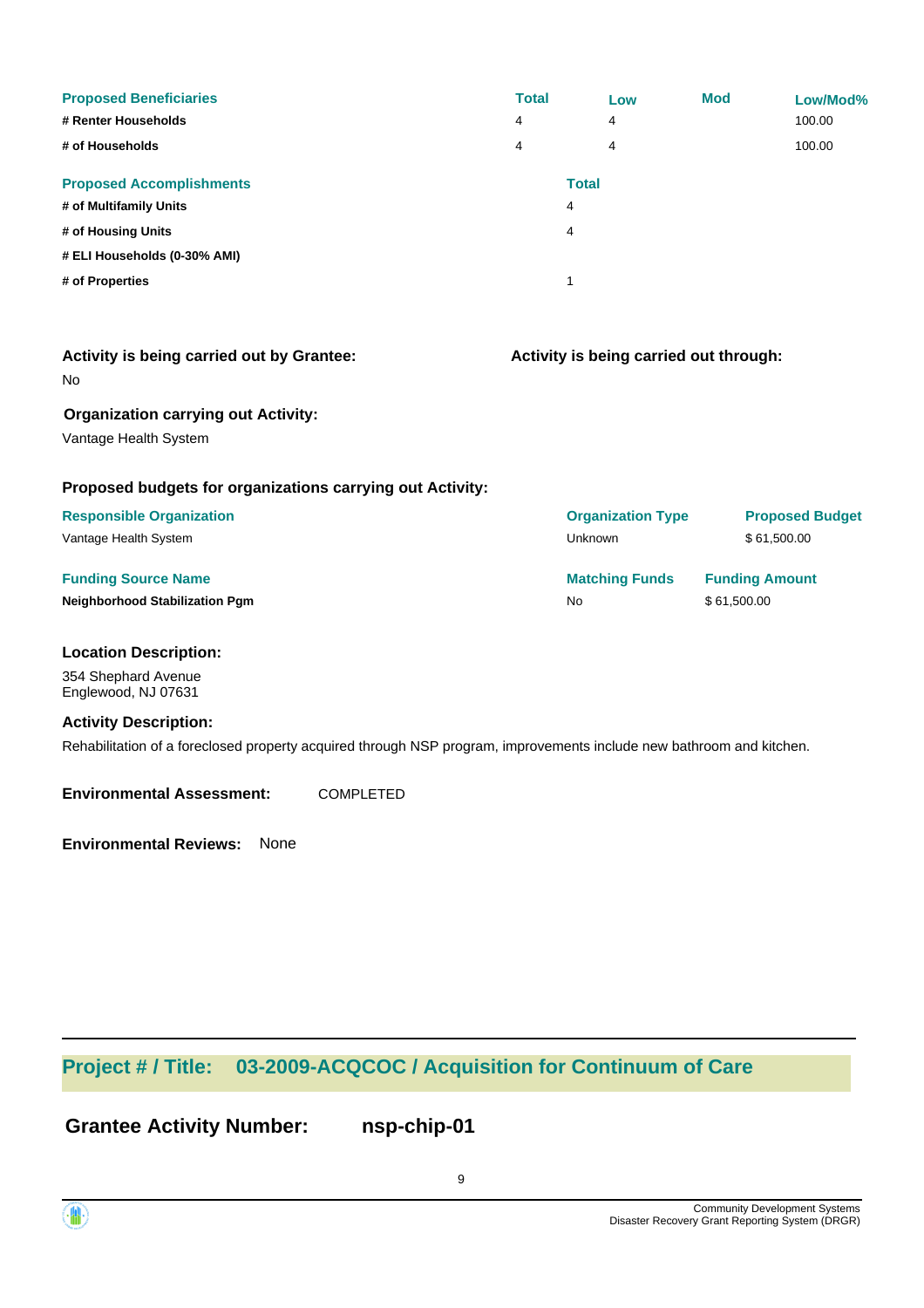### **Activity Title: Berry Street Acquisition**

| <b>Activity Type:</b>                                         | <b>Activity Status:</b>                      |              |  |
|---------------------------------------------------------------|----------------------------------------------|--------------|--|
| Acquisition - general                                         | Completed                                    |              |  |
| <b>Project Number:</b>                                        | <b>Project Title:</b>                        |              |  |
| 03-2009-ACQCOC                                                | Acquisition for Continuum of Care Initiative |              |  |
| <b>Projected Start Date:</b>                                  | <b>Projected End Date:</b>                   |              |  |
| 08/01/2009                                                    | 09/30/2009                                   |              |  |
| <b>Project Draw Block by HUD:</b>                             | <b>Project Draw Block Date by HUD:</b>       |              |  |
| Not Blocked                                                   |                                              |              |  |
| <b>Activity Draw Block by HUD:</b>                            | <b>Activity Draw Block Date by HUD:</b>      |              |  |
| Not Blocked                                                   |                                              |              |  |
| <b>Block Drawdown By Grantee:</b>                             |                                              |              |  |
| Not Blocked                                                   | <b>Total Budget:</b>                         | \$280,578.46 |  |
| <b>National Objective:</b>                                    | <b>Most Impacted and</b>                     |              |  |
| LH25: Funds targeted for housing for households whose incomes | <b>Distressed Budget:</b>                    | \$0.00       |  |
| are at or under 50% Area Median Income.                       | <b>Other Funds:</b>                          | \$280,578.46 |  |
|                                                               | <b>Total Funds:</b>                          | \$561,156.92 |  |
|                                                               |                                              |              |  |

#### **Benefit Report Type:**

NA

| <b>Proposed Accomplishments</b> | <b>Total</b> |
|---------------------------------|--------------|
| # of Housing Units              | 6            |
| # of Properties                 |              |

| Activity is being carried out by Grantee:<br>No.                                      | Activity is being carried out through: |                        |  |
|---------------------------------------------------------------------------------------|----------------------------------------|------------------------|--|
| <b>Organization carrying out Activity:</b><br>Community Housing In Partnership (CHIP) |                                        |                        |  |
| Proposed budgets for organizations carrying out Activity:                             |                                        |                        |  |
| <b>Responsible Organization</b>                                                       | <b>Organization Type</b>               | <b>Proposed Budget</b> |  |
| Community Housing In Partnership (CHIP)                                               | <b>Unknown</b>                         | \$236,500.00           |  |
| <b>Funding Source Name</b>                                                            | <b>Matching Funds</b>                  | <b>Funding Amount</b>  |  |
| <b>Neighborhood Stabilization Pgm</b>                                                 | <b>No</b>                              | \$280,578.46           |  |
|                                                                                       |                                        |                        |  |

#### **Location Description:**

198 Berry Street, Hackensack, NJ 07601

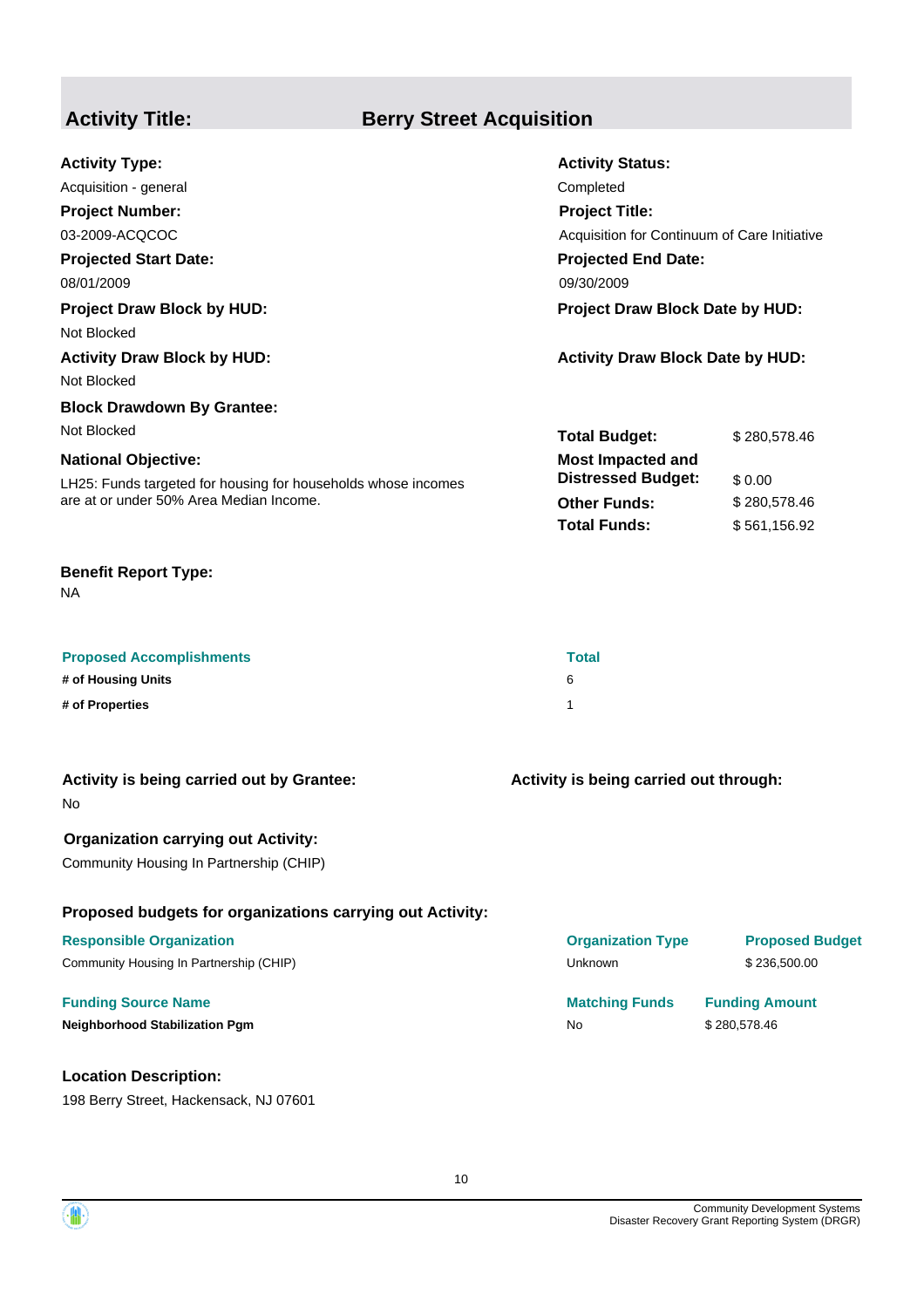#### **Activity Description:**

Purchase of residential property as part of CHIP Continuum of Care iniative of providing affordable housing to 6 very low income individuals.

**Environmental Assessment:** COMPLETED



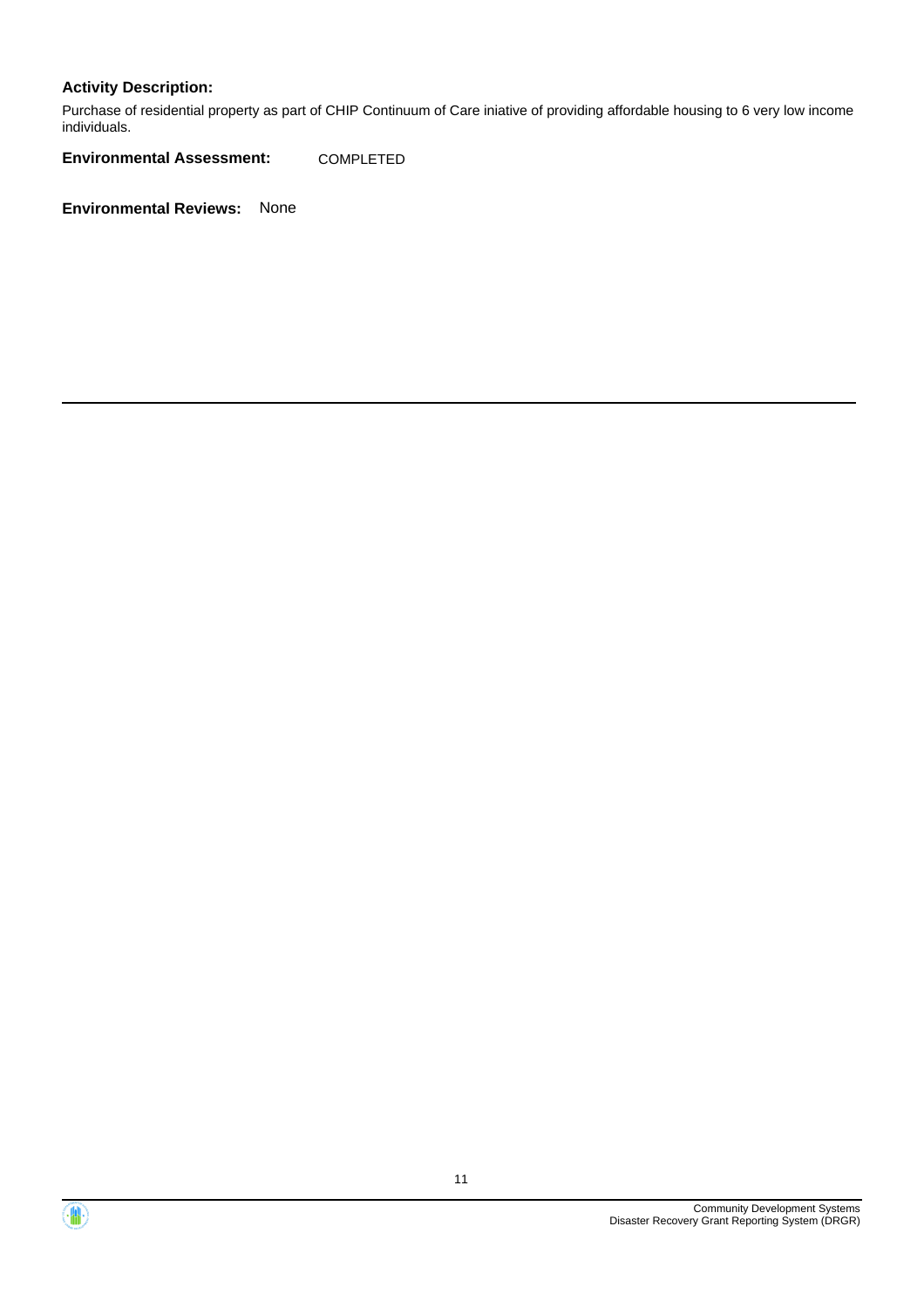### **Grantee Activity Number: Activity Title: High Street Acquisition**

# **nsp-chip-02**

| <b>Activity Type:</b>                                         | <b>Activity Status:</b>                      |              |  |
|---------------------------------------------------------------|----------------------------------------------|--------------|--|
| Acquisition - general                                         | Completed                                    |              |  |
| <b>Project Number:</b>                                        | <b>Project Title:</b>                        |              |  |
| 03-2009-ACQCOC                                                | Acquisition for Continuum of Care Initiative |              |  |
| <b>Projected Start Date:</b>                                  | <b>Projected End Date:</b>                   |              |  |
| 09/01/2009                                                    | 10/31/2009                                   |              |  |
| <b>Project Draw Block by HUD:</b>                             | Project Draw Block Date by HUD:              |              |  |
| Not Blocked                                                   |                                              |              |  |
| <b>Activity Draw Block by HUD:</b>                            | <b>Activity Draw Block Date by HUD:</b>      |              |  |
| Not Blocked                                                   |                                              |              |  |
| <b>Block Drawdown By Grantee:</b>                             |                                              |              |  |
| Not Blocked                                                   | <b>Total Budget:</b>                         | \$305,171.54 |  |
| <b>National Objective:</b>                                    | <b>Most Impacted and</b>                     |              |  |
| LH25: Funds targeted for housing for households whose incomes | <b>Distressed Budget:</b>                    | \$0.00       |  |
| are at or under 50% Area Median Income.                       | <b>Other Funds:</b>                          | \$305,171.54 |  |
|                                                               | <b>Total Funds:</b>                          | \$610,343.08 |  |
|                                                               |                                              |              |  |

#### **Benefit Report Type:**

NA

| <b>Proposed Accomplishments</b> | <b>Total</b> |
|---------------------------------|--------------|
| # of Housing Units              | 6            |
| # of Properties                 |              |

| Activity is being carried out by Grantee:<br>No.          | Activity is being carried out through: |                        |  |
|-----------------------------------------------------------|----------------------------------------|------------------------|--|
| <b>Organization carrying out Activity:</b>                |                                        |                        |  |
| Community Housing In Partnership (CHIP)                   |                                        |                        |  |
| Proposed budgets for organizations carrying out Activity: |                                        |                        |  |
| <b>Responsible Organization</b>                           | <b>Organization Type</b>               | <b>Proposed Budget</b> |  |
| Community Housing In Partnership (CHIP)                   | <b>Unknown</b>                         | \$305.171.54           |  |
| <b>Funding Source Name</b>                                | <b>Matching Funds</b>                  | <b>Funding Amount</b>  |  |
| <b>Neighborhood Stabilization Pgm</b>                     | <b>No</b>                              | \$305,171.54           |  |
|                                                           |                                        |                        |  |

#### **Location Description:**

179 High Street, Hackensack, NJ 07601

Community Development Systems Disaster Recovery Grant Reporting System (DRGR)

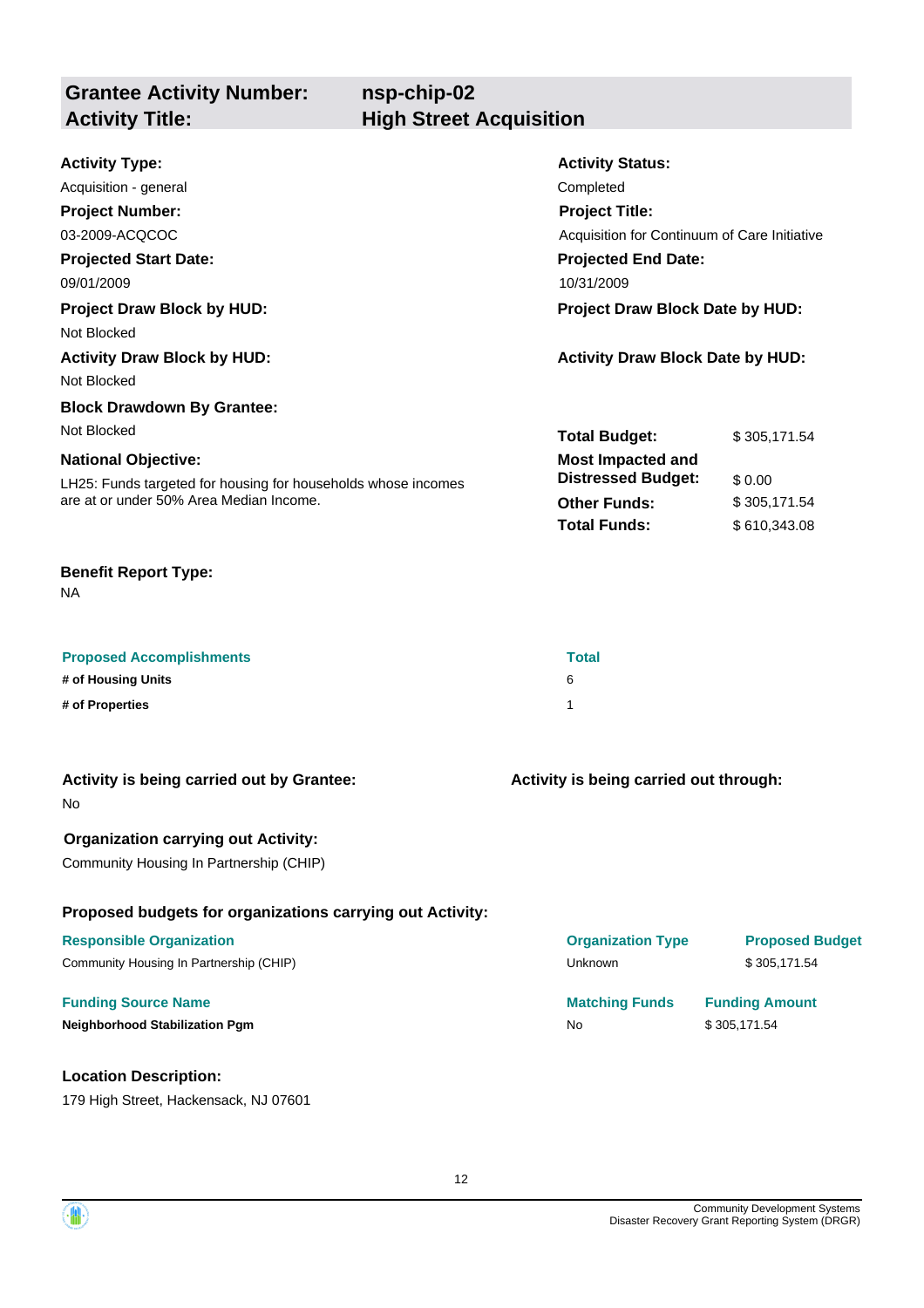#### **Activity Description:**

Purchase of residential building as part of CHIP Continuum of Care initatiave of providing affordable housing for 6 very low income individuals.

**Environmental Assessment:** COMPLETED



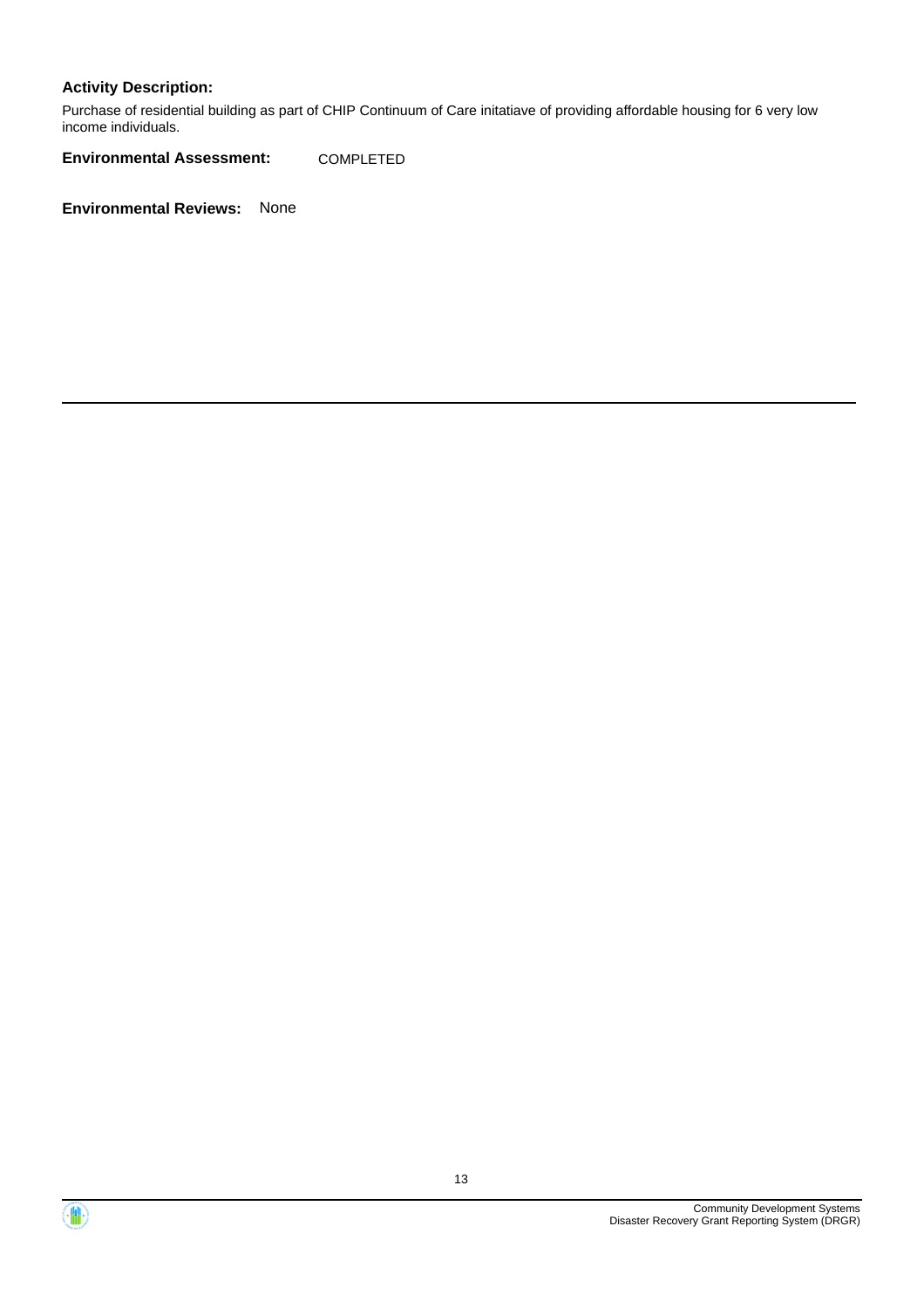| <b>Grantee Activity Number:</b><br><b>Activity Title:</b>                                                                              | nsp-seed-02<br><b>Farnham Avenue Acquisition</b>                                                    |                                              |
|----------------------------------------------------------------------------------------------------------------------------------------|-----------------------------------------------------------------------------------------------------|----------------------------------------------|
| <b>Activity Type:</b><br>Acquisition - general<br><b>Project Number:</b><br>03-2009-ACQCOC                                             | <b>Activity Status:</b><br>Completed<br><b>Project Title:</b>                                       | Acquisition for Continuum of Care Initiative |
| <b>Projected Start Date:</b><br>04/01/2010                                                                                             | <b>Projected End Date:</b><br>04/30/2010                                                            |                                              |
| <b>Project Draw Block by HUD:</b><br>Not Blocked<br><b>Activity Draw Block by HUD:</b>                                                 | <b>Project Draw Block Date by HUD:</b><br><b>Activity Draw Block Date by HUD:</b>                   |                                              |
| Not Blocked<br><b>Block Drawdown By Grantee:</b><br>Not Blocked                                                                        | <b>Total Budget:</b>                                                                                | \$220,000.00                                 |
| <b>National Objective:</b><br>LH25: Funds targeted for housing for households whose incomes<br>are at or under 50% Area Median Income. | <b>Most Impacted and</b><br><b>Distressed Budget:</b><br><b>Other Funds:</b><br><b>Total Funds:</b> | \$0.00<br>\$342,079.00<br>\$562,079.00       |
|                                                                                                                                        |                                                                                                     |                                              |

#### **Benefit Report Type:**

Direct (Person)

| <b>Proposed Beneficiaries</b><br># of Persons             | <b>Total</b><br>2 | Low<br>2          | <b>Mod</b> | Low/Mod%<br>100.00 |
|-----------------------------------------------------------|-------------------|-------------------|------------|--------------------|
| <b>Proposed Accomplishments</b><br># of Multifamily Units |                   | <b>Total</b><br>2 |            |                    |
| # of Housing Units                                        |                   | 2                 |            |                    |
| # of Properties                                           |                   | 1                 |            |                    |

|    |  |  | Activity is being carried out by Grantee: |
|----|--|--|-------------------------------------------|
| No |  |  |                                           |

#### **Organization carrying out Activity:**

SEED Corporation

#### **Proposed budgets for organizations carrying out Activity:**

| <b>Responsible Organization</b>       | <b>Organization Type</b> | <b>Proposed Budget</b> |
|---------------------------------------|--------------------------|------------------------|
| <b>SEED Corporation</b>               | <b>Unknown</b>           | \$220,000.00           |
| <b>Funding Source Name</b>            | <b>Matching Funds</b>    | <b>Funding Amount</b>  |
| <b>McKinney Vento</b>                 | No                       | \$122,079.00           |
| <b>Neighborhood Stabilization Pgm</b> | No                       | \$220,000,00           |

**Activity is being carried out through:**

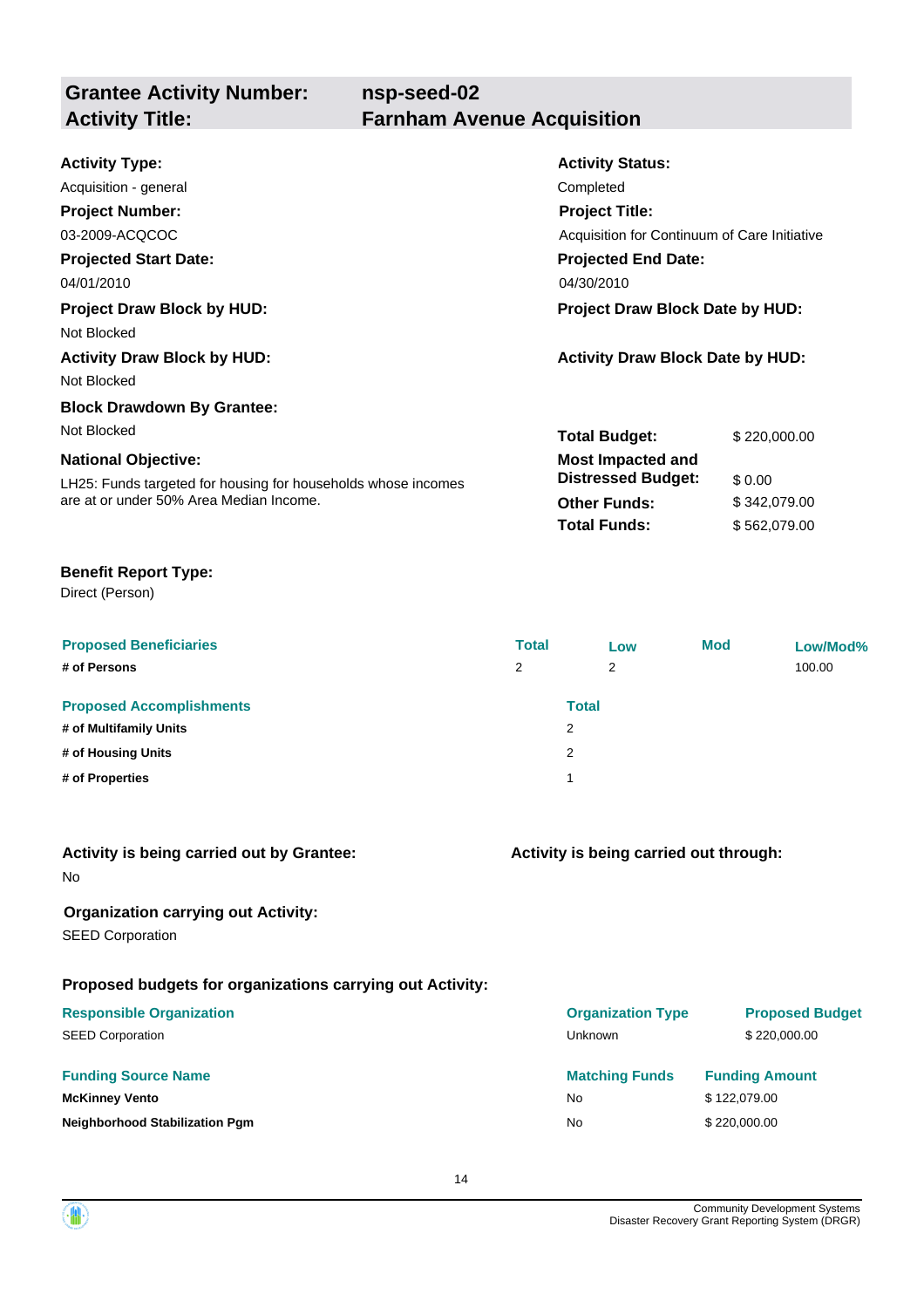#### **Location Description:**

11 Farnham Avenue, Garfield

#### **Activity Description:**

Purchase of two family house to provide housing for homeless individuals. Purchase of bank owned 2 family home that will house 2 homeless individuals who will now have access to affordable rent.

**Environmental Assessment:** COMPLETED



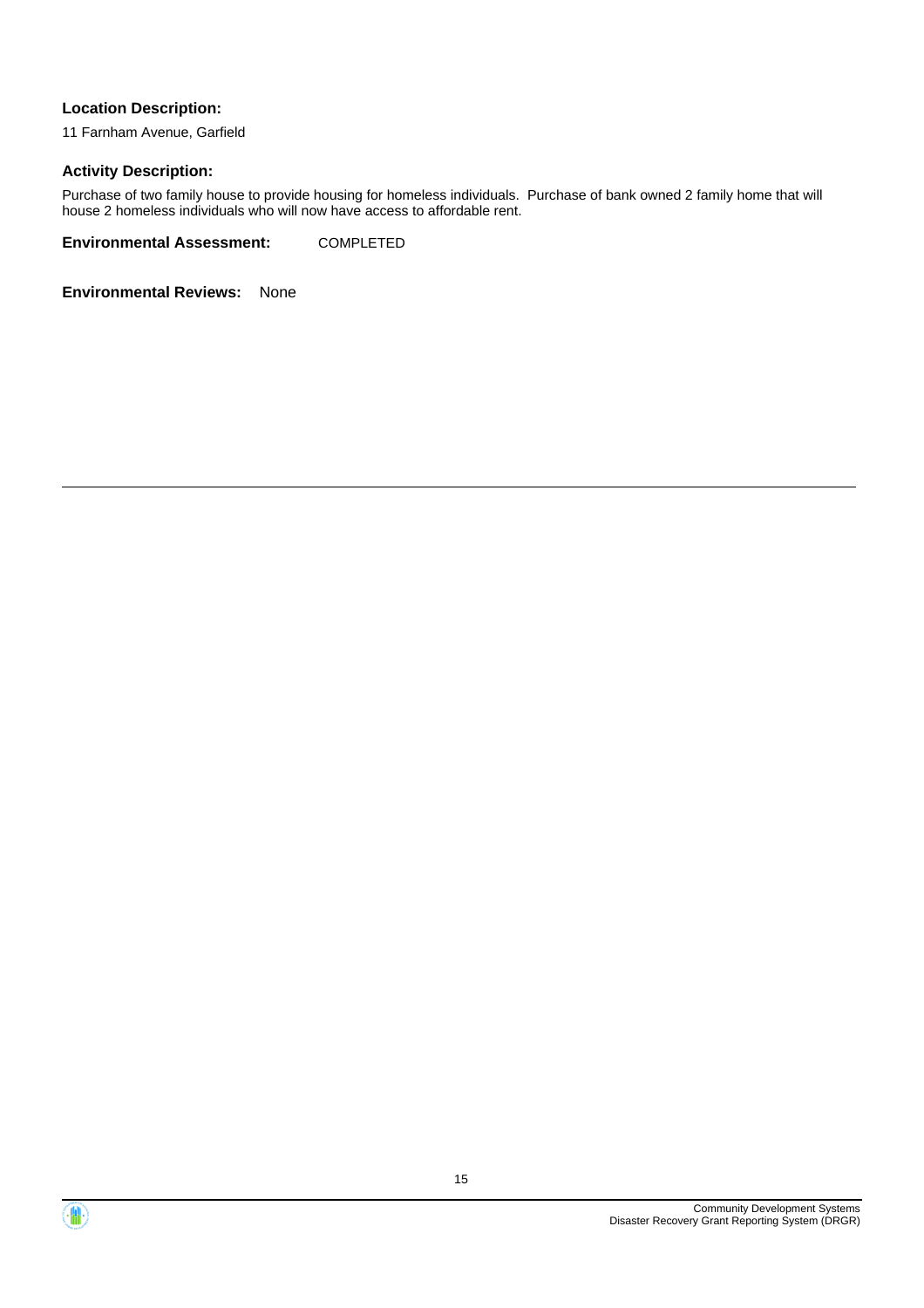| <b>Grantee Activity Number:</b><br><b>Activity Title:</b> | nsp-seed-g-01<br><b>SEED-Garfield</b> |                                              |
|-----------------------------------------------------------|---------------------------------------|----------------------------------------------|
|                                                           |                                       |                                              |
| <b>Activity Type:</b>                                     |                                       | <b>Activity Status:</b>                      |
| Acquisition - general                                     |                                       | Completed                                    |
| <b>Project Number:</b>                                    |                                       | <b>Project Title:</b>                        |
| 03-2009-ACQCOC                                            |                                       | Acquisition for Continuum of Care Initiative |
| <b>Projected Start Date:</b>                              |                                       | <b>Projected End Date:</b>                   |
| 07/01/2009                                                |                                       | 07/10/2009                                   |

#### **Project Draw Block by HUD: Project Draw Block Date by HUD:**

Not Blocked

Not Blocked

### **Block Drawdown By Grantee:**

Not Blocked

#### **National Objective:**

LH25: Funds targeted for housing for households whose incomes are at or under 50% Area Median Income.

**Activity Draw Block by HUD: Activity Draw Block Date by HUD:**

| <b>Total Budget:</b>                                  | \$226.926.00 |
|-------------------------------------------------------|--------------|
| <b>Most Impacted and</b><br><b>Distressed Budget:</b> | \$0.00       |
| Other Funds:                                          | \$503,279.00 |
| Total Funds:                                          | \$730,205.00 |

### **Benefit Report Type:**

Direct (Households)

| <b>Proposed Beneficiaries</b>             | <b>Total</b> |              | Low | <b>Mod</b> | Low/Mod% |
|-------------------------------------------|--------------|--------------|-----|------------|----------|
| # Renter Households                       | 2            |              | 2   |            | 100.00   |
| # of Households                           | 2            |              | 2   |            | 100.00   |
| # of Permanent Jobs Created               |              |              |     |            | 0.0      |
| <b>Proposed Accomplishments</b>           |              | <b>Total</b> |     |            |          |
| # of Multifamily Units                    |              | 2            |     |            |          |
| # of Housing Units                        |              | 2            |     |            |          |
| Total acquisition compensation to owners  |              | 226926       |     |            |          |
| # of Parcels acquired voluntarily         |              | 1            |     |            |          |
| # of Parcels acquired by admin settlement |              |              |     |            |          |
| # of Parcels acquired by condemnation     |              |              |     |            |          |
| # of buildings (non-residential)          |              | 1            |     |            |          |
| # of Properties                           |              | 1            |     |            |          |
|                                           |              |              |     |            |          |

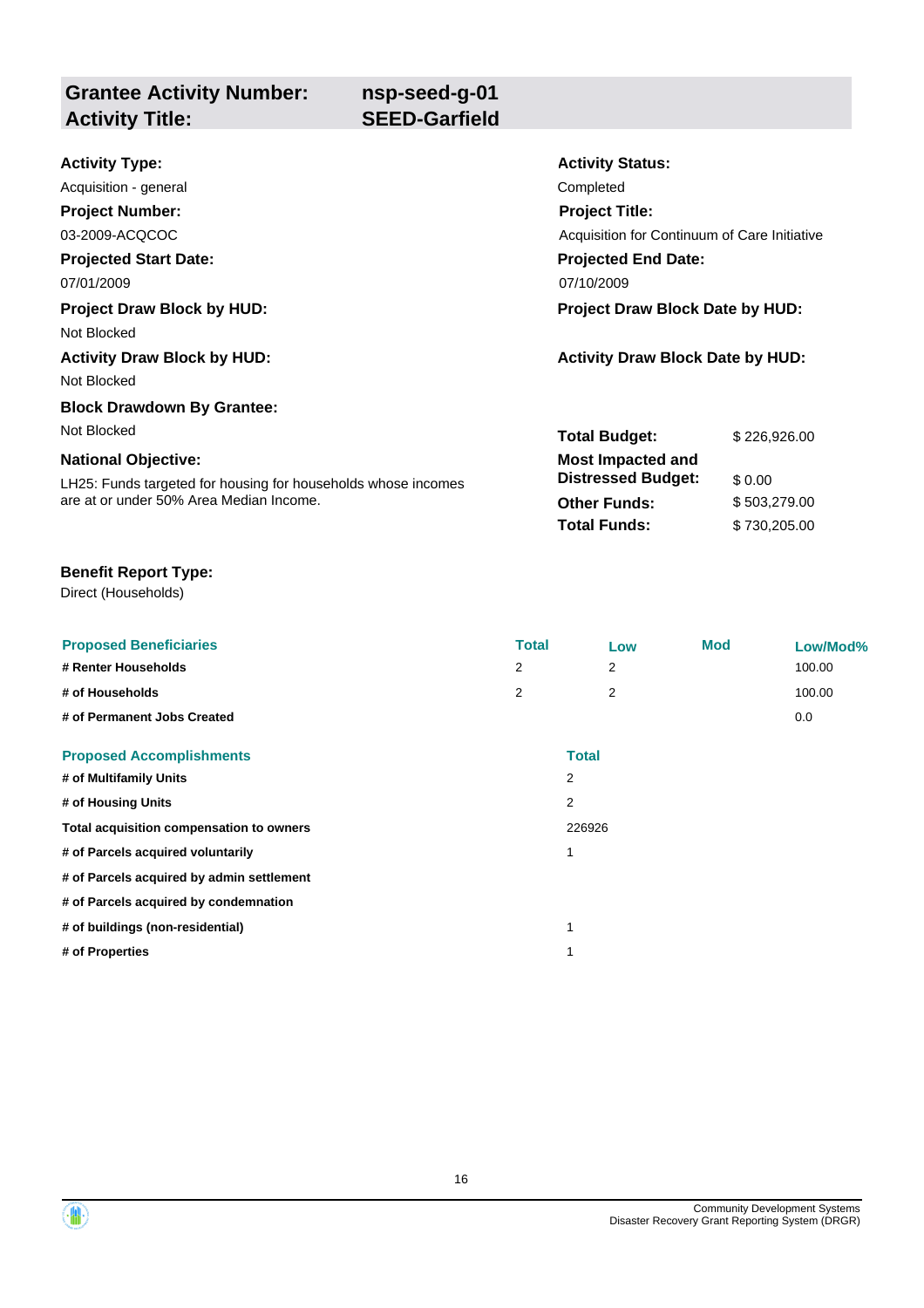#### **Activity is being carried out by Grantee:**

No

#### **Organization carrying out Activity:**

SEED Corporation

#### **Proposed budgets for organizations carrying out Activity:**

| <b>Responsible Organization</b>       | <b>Organization Type</b> | <b>Proposed Budget</b> |
|---------------------------------------|--------------------------|------------------------|
| <b>SEED Corporation</b>               | Unknown                  | \$226,926.00           |
| <b>Funding Source Name</b>            | <b>Matching Funds</b>    | <b>Funding Amount</b>  |
| <b>McKinney Vento</b>                 | <b>No</b>                | \$276,353.00           |
| <b>Neighborhood Stabilization Pgm</b> | No                       | \$226,926.00           |

#### **Location Description:**

11 Bloomingdale Avenue, Garfield New Jersey

#### **Activity Description:**

Acquisition of 2 family house - for formerly homeless individuals. Acquisition of bank owned building consisting of 2 2-bedroom units that will house 4 homeless individuals that will now have access to affordable rent.

**Environmental Assessment:** COMPLETED

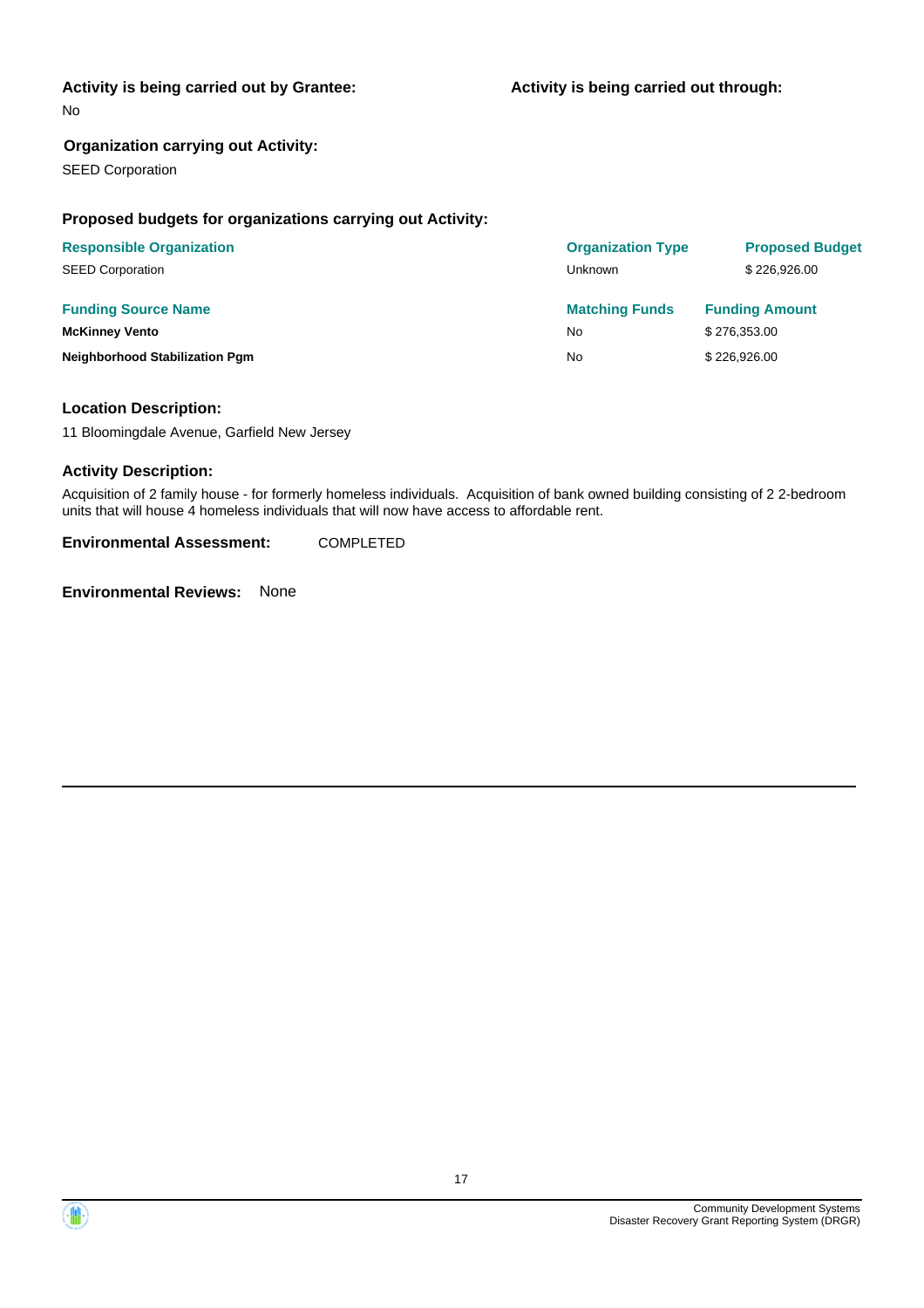| <b>Grantee Activity Number:</b><br><b>Activity Title:</b> | nsp-vantage-01<br><b>Shepard Avenue Acquisition</b> |  |
|-----------------------------------------------------------|-----------------------------------------------------|--|
| <b>Activity Type:</b>                                     | <b>Activity Status:</b>                             |  |
| Acquisition - general                                     | Completed                                           |  |

| 03-2009-ACQCOC                                                | Acquisition for Continuum of Care Initiative |              |
|---------------------------------------------------------------|----------------------------------------------|--------------|
| <b>Projected Start Date:</b>                                  | <b>Projected End Date:</b>                   |              |
| 08/01/2009                                                    | 09/30/2009                                   |              |
| <b>Project Draw Block by HUD:</b>                             | <b>Project Draw Block Date by HUD:</b>       |              |
| Not Blocked                                                   |                                              |              |
| <b>Activity Draw Block by HUD:</b>                            | <b>Activity Draw Block Date by HUD:</b>      |              |
| Not Blocked                                                   |                                              |              |
| <b>Block Drawdown By Grantee:</b>                             |                                              |              |
| Not Blocked                                                   | <b>Total Budget:</b>                         | \$302,000,00 |
| <b>National Objective:</b>                                    | <b>Most Impacted and</b>                     |              |
| LH25: Funds targeted for housing for households whose incomes | <b>Distressed Budget:</b>                    | \$0.00       |
| are at or under 50% Area Median Income.                       | <b>Other Funds:</b>                          | \$302,000.00 |
|                                                               | <b>Total Funds:</b>                          | \$604,000,00 |

#### **Benefit Report Type:**

Direct (Person)

**Project Number:**

| <b>Proposed Beneficiaries</b><br># of Persons              | <b>Total</b><br>4 | Low<br>4          | <b>Mod</b> | Low/Mod%<br>100.00 |
|------------------------------------------------------------|-------------------|-------------------|------------|--------------------|
| <b>Proposed Accomplishments</b><br># of Singlefamily Units |                   | <b>Total</b><br>4 |            |                    |
| # of Housing Units                                         |                   | 4                 |            |                    |
| # of Properties                                            |                   | 1                 |            |                    |

#### **Activity is being carried out by Grantee:**

No

#### **Organization carrying out Activity:**

Vantage Health System

#### **Proposed budgets for organizations carrying out Activity:**

#### **Responsible Organization**

Vantage Health System

#### **Funding Source Name**

**Neighborhood Stabilization Pgm** 

### **Activity is being carried out through:**

**Project Title:**

| <b>Organization Type</b><br>Unknown | <b>Proposed Budget</b><br>\$302,000.00 |
|-------------------------------------|----------------------------------------|
| <b>Matching Funds</b>               | <b>Funding Amount</b>                  |
| N٥                                  | \$302,000.00                           |

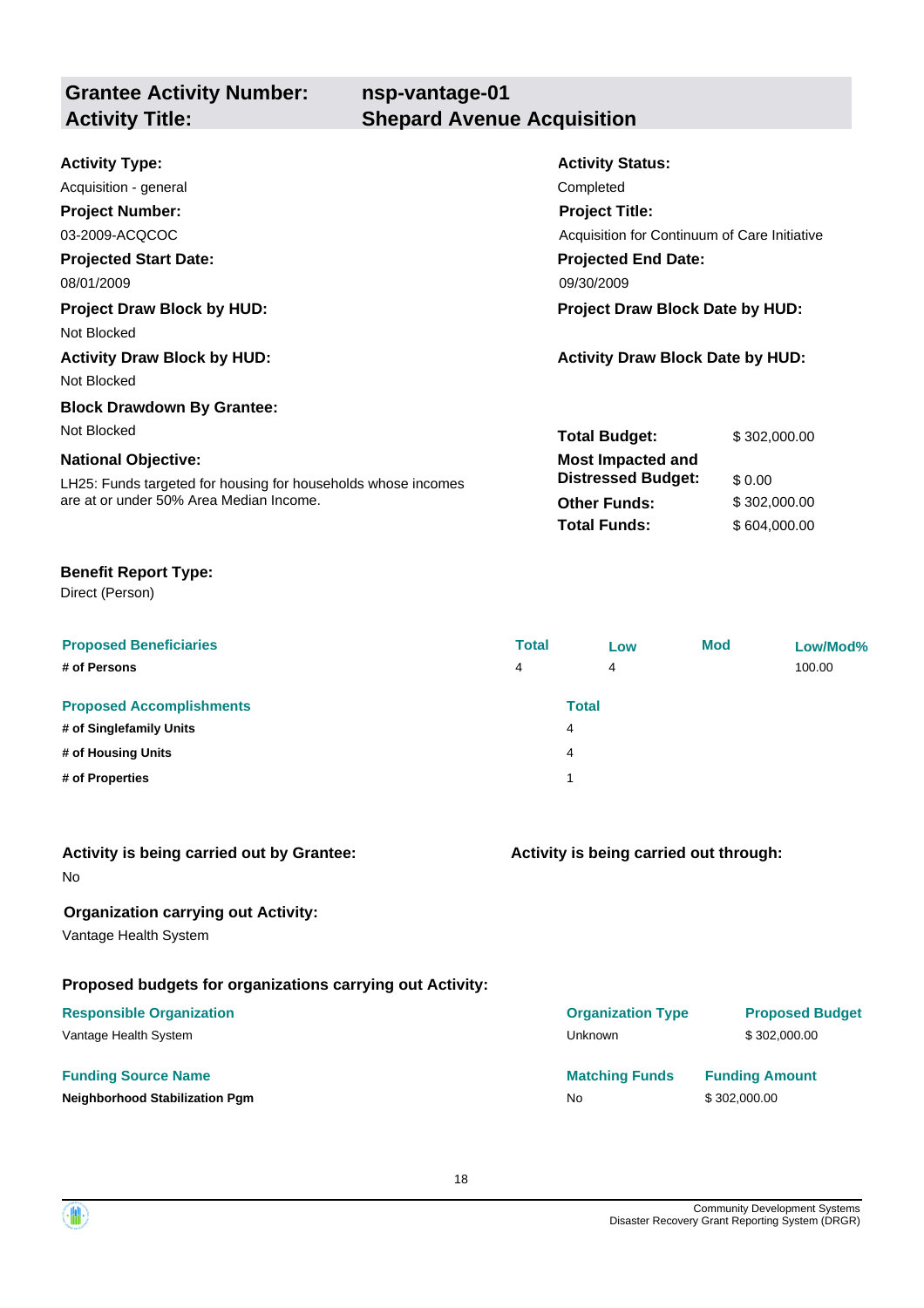#### **Location Description:**

354 Shepard Avenue, Englewood, NJ 07631

#### **Activity Description:**

Purchase of a residential home to provide supportive affordable housing to a maximum of four Low income individuals. The rooms are for special needs adults, veterans, homeless or income eligible families.

**Environmental Assessment:** COMPLETED

**Environmental Reviews:** None

### **Project # / Title: 06-2009-ADMIN / Administrative Costs**

| <b>Grantee Activity Number:</b>                                              | 210-460-739-42-31           |                                         |  |  |
|------------------------------------------------------------------------------|-----------------------------|-----------------------------------------|--|--|
| <b>Activity Title:</b>                                                       | <b>NSP Program Admin</b>    |                                         |  |  |
|                                                                              |                             |                                         |  |  |
| <b>Activity Type:</b>                                                        | <b>Activity Status:</b>     |                                         |  |  |
| Administration                                                               | Completed                   |                                         |  |  |
| <b>Project Number:</b>                                                       | <b>Project Title:</b>       |                                         |  |  |
| 06-2009-ADMIN                                                                | <b>Administrative Costs</b> |                                         |  |  |
| <b>Projected Start Date:</b>                                                 | <b>Projected End Date:</b>  |                                         |  |  |
| 11/19/2009                                                                   | 11/19/2010                  |                                         |  |  |
| <b>Project Draw Block by HUD:</b>                                            |                             | <b>Project Draw Block Date by HUD:</b>  |  |  |
| Not Blocked                                                                  |                             |                                         |  |  |
| <b>Activity Draw Block by HUD:</b>                                           |                             | <b>Activity Draw Block Date by HUD:</b> |  |  |
| Not Blocked                                                                  |                             |                                         |  |  |
| <b>Block Drawdown By Grantee:</b>                                            |                             |                                         |  |  |
| Not Blocked                                                                  | <b>Total Budget:</b>        | \$209,600.54                            |  |  |
| <b>National Objective:</b>                                                   | <b>Most Impacted and</b>    |                                         |  |  |
| Not Applicable - (for Planning/Administration or Unprogrammed<br>Funds only) | <b>Distressed Budget:</b>   | \$0.00                                  |  |  |
|                                                                              | <b>Other Funds:</b>         | \$209,600.54                            |  |  |
|                                                                              | <b>Total Funds:</b>         | \$419,201.08                            |  |  |
|                                                                              |                             |                                         |  |  |

#### **Benefit Report Type:**

NA

Community Development Systems Disaster Recovery Grant Reporting System (DRGR)

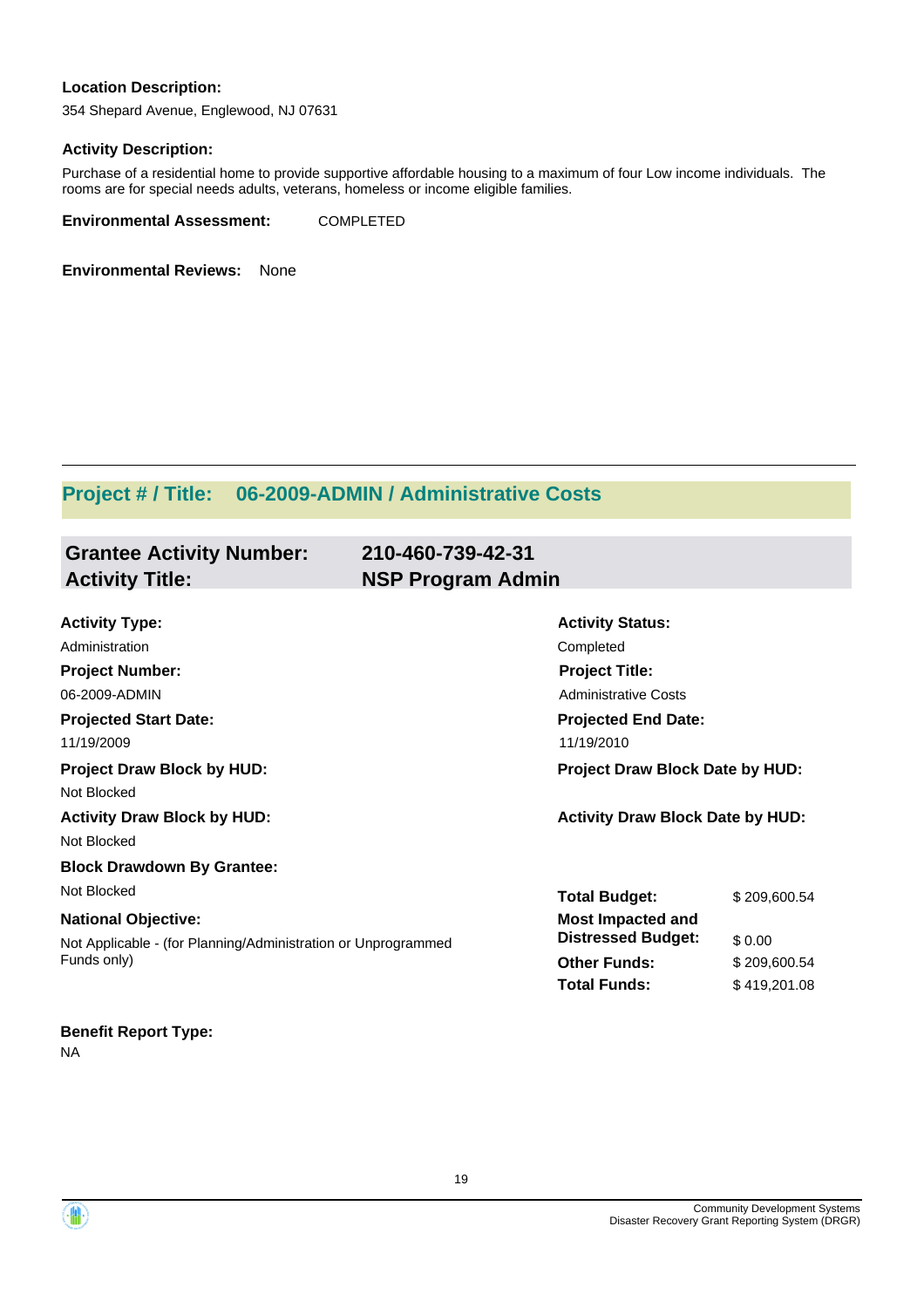| Activity is being carried out by Grantee: |  |  |
|-------------------------------------------|--|--|
| No                                        |  |  |

**Organization carrying out Activity:** Bergen County Community Development

#### **Proposed budgets for organizations carrying out Activity:**

**Location Description:** One Bergen Plaza, Hackensack NJ 07601

**Activity Description:** Program Administration costs

#### **Environmental Assessment:** EXEMPT

**Environmental Reviews:** None

**Activity is being carried out through:**

**Responsible Organization CONSERVIRGHT CONSERVIRGHT CONSERVIRGHT CONSERVIRGHT CONSERVIRGHT CONSERVIRGHT CONSERVIRGHT CONSERVIRGHT CONSERVIRGHT CONSERVIRGHT CONSERVIRGHT CONSERVIRGHT CONSERVIRGHT CONSERVIRGHT CONSERVIRGHT** Bergen County Community Development National County Community Development National County Community Development

**Funding Source Name Matching Funds Funding Amount Neighborhood Stabilization Pgm**  $$209,600.54$ 

### **Action Plan Comments:**

### **Action Plan History**

**Version Date**